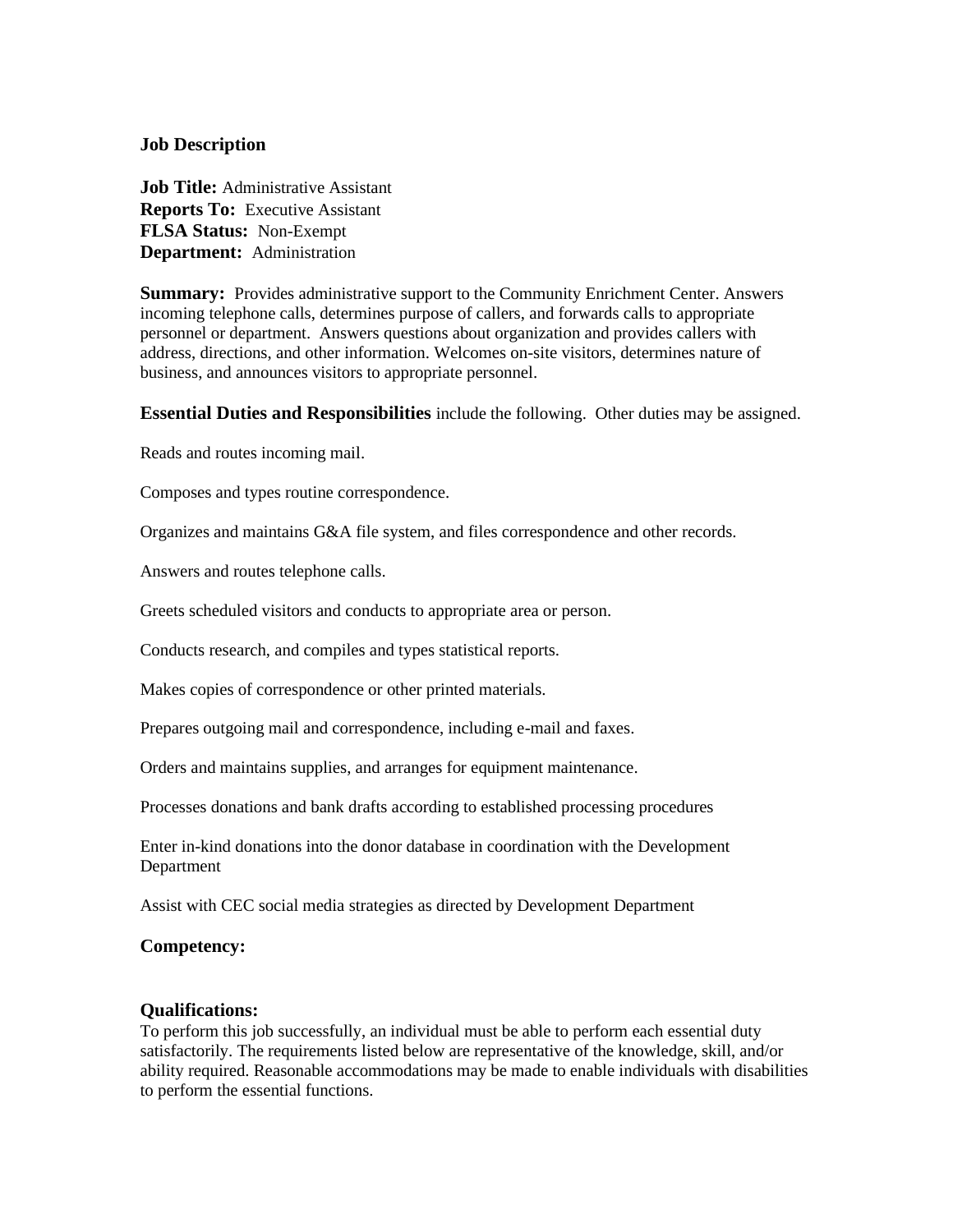### **Education/Experience:**

Associate's degree (A. A.) or equivalent from two-year college or technical school; or six months to one year related experience and/or training; or equivalent combination of education and experience.

# **Language Ability:**

Ability to read and interpret documents such as safety rules, operating and maintenance instructions, and procedure manuals. Ability to write routine reports and correspondence. Ability to speak effectively before groups customers or employees of organization. Bilingual skills are a plus for this position.

## **Math Ability:**

Ability to add, subtract, multiply, and divide in all units of measure, using whole numbers, common fractions, and decimals. Ability to compute rate, ratio, and percent and to draw and interpret bar graphs.

#### **Reasoning Ability:**

Ability to solve practical problems and deal with a variety of concrete variables in situations where only limited standardization exists. Ability to interpret a variety of instructions furnished in written, oral, diagram, or schedule form.

#### **Computer Skills:**

To perform this job successfully, an individual must be proficient in Microsoft Word & Excel along with strong familiarity of Email; internet, and Database software.

#### **Certificates and Licenses:**

No certifications needed

#### **Supervisory Responsibilities:**

This job has no supervisory responsibilities.

#### **Work Environment:**

The work environment characteristics described here are representative of those an employee encounters while performing the essential functions of this job. Reasonable accommodations may be made to enable individuals with disabilities to perform the essential functions.

The noise level in the work environment is usually moderate.

#### **Physical Demands:**

The physical demands described here are representative of those that must be met by an employee to successfully perform the essential functions of this job. Reasonable accommodations may be made to enable individuals with disabilities to perform the essential functions.

The employee must occasionally lift and/or move up to 10 pounds. While performing the duties of this Job, the employee is regularly required to sit. The employee is frequently required to use hands to finger, handle, or feel and talk or hear. The employee is occasionally required to reach